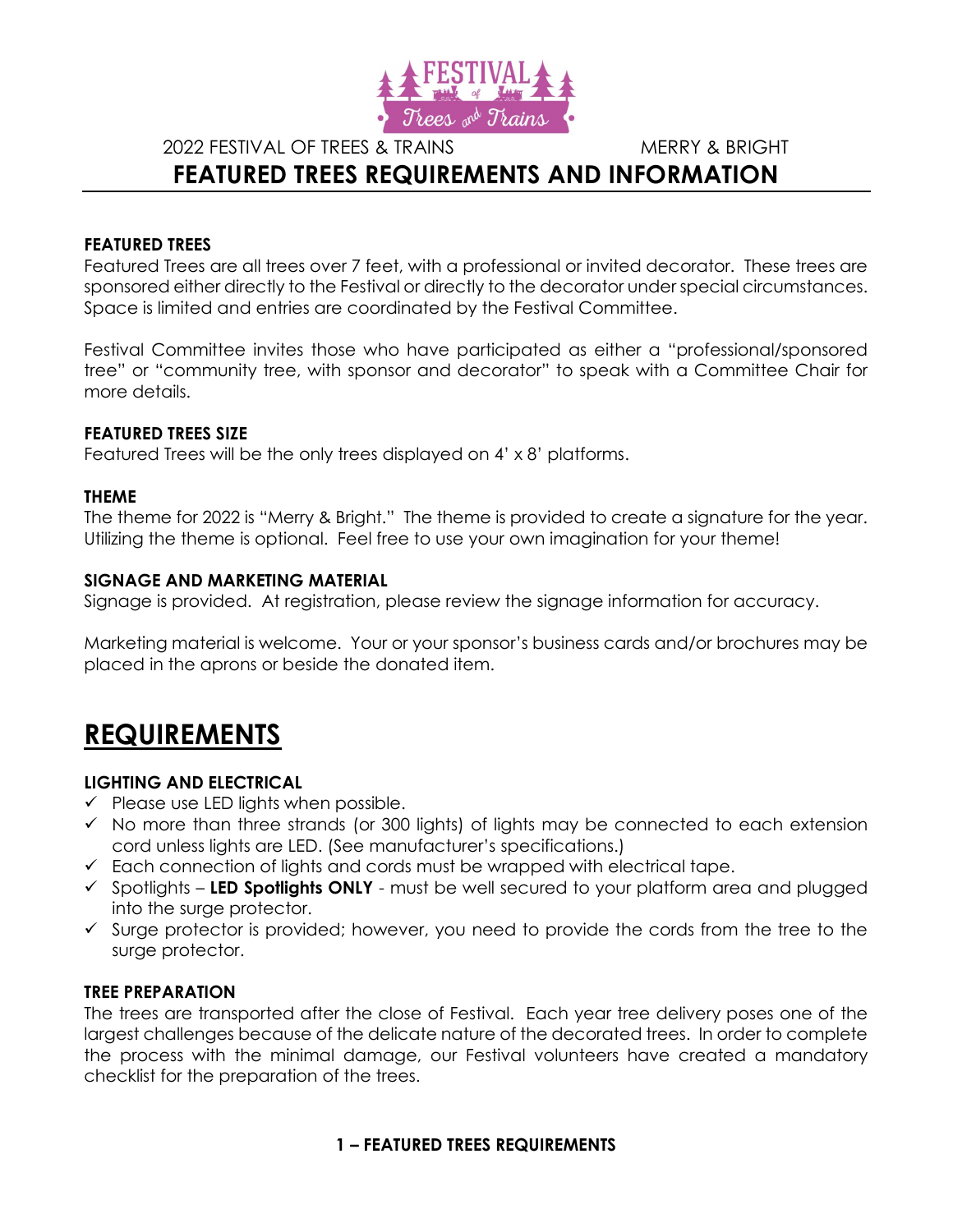

2022 FESTIVAL OF TREES & TRAINS MERRY & BRIGHT

# FEATURED TREES REQUIREMENTS AND INFORMATION

NOTE: If you are decorating your tree at the Paramount during set-up, volunteers will be present to assist you with the tree reinforcement. If you prepare your tree at home, please follow the guidelines below.

### Reinforcement:

- $\sim$  All trees must have their trunks reinforced prior to decorating the trees.
- $\overline{\phantom{a}}$  Rebar should be attached to the outside of the tree trunk, the entire length of the trunk, with hose clamps in six to eight places, assuring that the sections of the tree will not separate from the stand or any other sections, if lifted from the top.
- $\checkmark$  If the hose clamps do not hold the separate sections together, permanently join the sections together with self-tapping screws or long bolts that extend through the trunk and secure with nuts.

## Tree Stands:

 $\checkmark$  Your tree stand will either be modified or replaced at the Paramount to make tree delivery easier and safer for the tree. Once you arrive at the Paramount, your chairperson will assist you with modifications.

# **DECORATIONS**

- $\checkmark$  All decorations must be secured to your donated item with (plastic coated) wire, unless there are ornaments that need to be taken off the tree for delivery and replaced after delivery at the close of the festival.
- $\checkmark$  Additionally, if you use any kind of glass balls, the little metal "crown" must be glued (hot glue acceptable) to the ball since these tend to disconnect from each other in transport.
- $\checkmark$  Hot glue is not permitted as a means of attaching ornaments to Featured Trees.
- $\checkmark$  Tree skirts are required to cover tree stands.
- $\checkmark$  Do not use live plants of any kind in the display.
- $\checkmark$  Trees must have all branches secured to the tree. (No removable branches.)
- $\checkmark$  Do not use water ornaments or water features inside the historic Paramount. NOTE: Endorsement of a political organization or candidate is not allowed.

## PROPS AND STAGING

- $\checkmark$  All items under and around the tree will be sold with the tree.
- $\checkmark$  If your item is a "Buy-back," all staging must be approved by the Chairperson before placing the item.
- $\checkmark$  Size of staging is limited, and at the sole discretion of the Chairperson.
- FOTT is not responsible for any items used for staging on "Buy-backs."